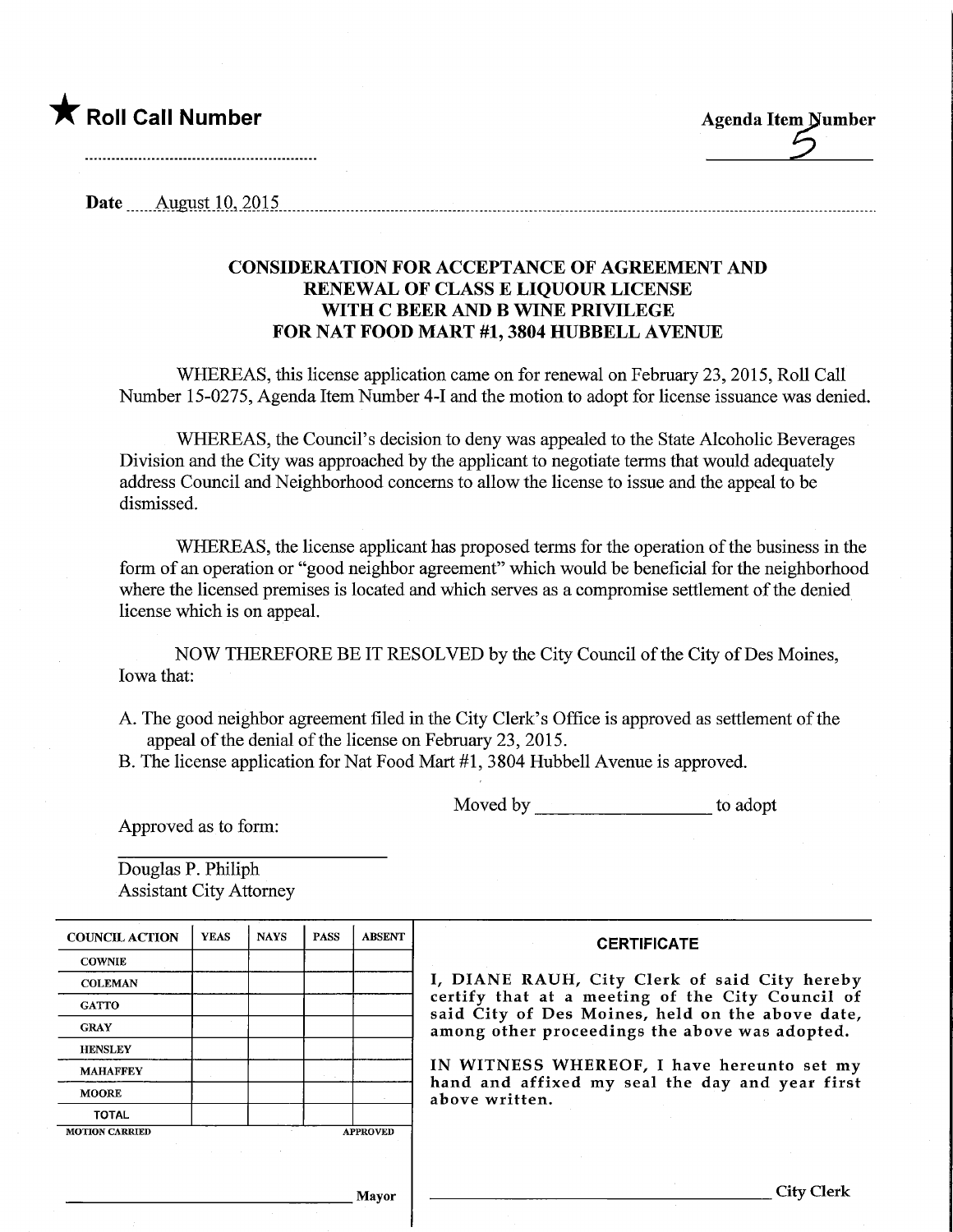## License Application (LE0001737 )

#### Applicant

| <b>License Application (LE0001737</b> |                         |               |  |  |  |
|---------------------------------------|-------------------------|---------------|--|--|--|
| <b>Applicant</b>                      |                         |               |  |  |  |
| <b>Name of Applicant:</b>             | <b>Nat Jasmit Singh</b> |               |  |  |  |
| Name of Business (DBA):               | Nat Food Mart #1        |               |  |  |  |
| <b>Address of Premises:</b>           | 3804 Hubbell            |               |  |  |  |
| City: Des Moines                      | County: Polk            | Zip: 50317    |  |  |  |
| <b>Business Phone:</b>                | $(515)$ 263-1231        |               |  |  |  |
| <b>Mailing Address:</b>               | 3804 Hubbell            |               |  |  |  |
| City: Des Moines                      | State: LA               | 50317<br>Zip: |  |  |  |

# **Contact Person**

| Name: | Geet                         |                       |                   |
|-------|------------------------------|-----------------------|-------------------|
|       | <b>Phone:</b> (515) 865-2428 | <b>Email Address:</b> | bnat928@gmail.com |

#### Classification: Class E Liquor License (LE)

Term: 12 months

Effective Date: 10/13/2014

Expiration Date: 10/12/2015

Privileges:

Class B Wine Permit Class C Beer Permit (Carryout Beer) Class E Liquor License (LE) Sunday Sales

#### **Status of Business**

| Sole Proprietorship<br><b>BusinessType:</b> |                                   |            |  |
|---------------------------------------------|-----------------------------------|------------|--|
| <b>Corporate ID Number:</b>                 | Federal Employer ID # Applied For |            |  |
| Ownership                                   |                                   |            |  |
| Jasjit Nat                                  |                                   |            |  |
| <b>First Name: Jasiit</b>                   | Last Name: Nat                    |            |  |
| City: Waukee                                | State:<br>lowa                    | Zip: 50263 |  |
| <b>Position OWNER</b>                       |                                   |            |  |
| % of Ownership 100.00 %                     | U.S. Citizen                      |            |  |

#### Insurance Company Information

| Scottsdale Indemnity Company<br><b>Insurance Company:</b> |                                         |  |
|-----------------------------------------------------------|-----------------------------------------|--|
| <b>Policy Effective Date:</b>                             | <b>Policy Expiration Date:</b>          |  |
| <b>Bond Effective Continuously:</b>                       | Dram Cancel Date:                       |  |
| <b>Outdoor Service Effective Date:</b>                    | <b>Outdoor Service Expiration Date:</b> |  |
| <b>Temp Transfer Effective Date:</b>                      | <b>Temp Transfer Expiration Date:</b>   |  |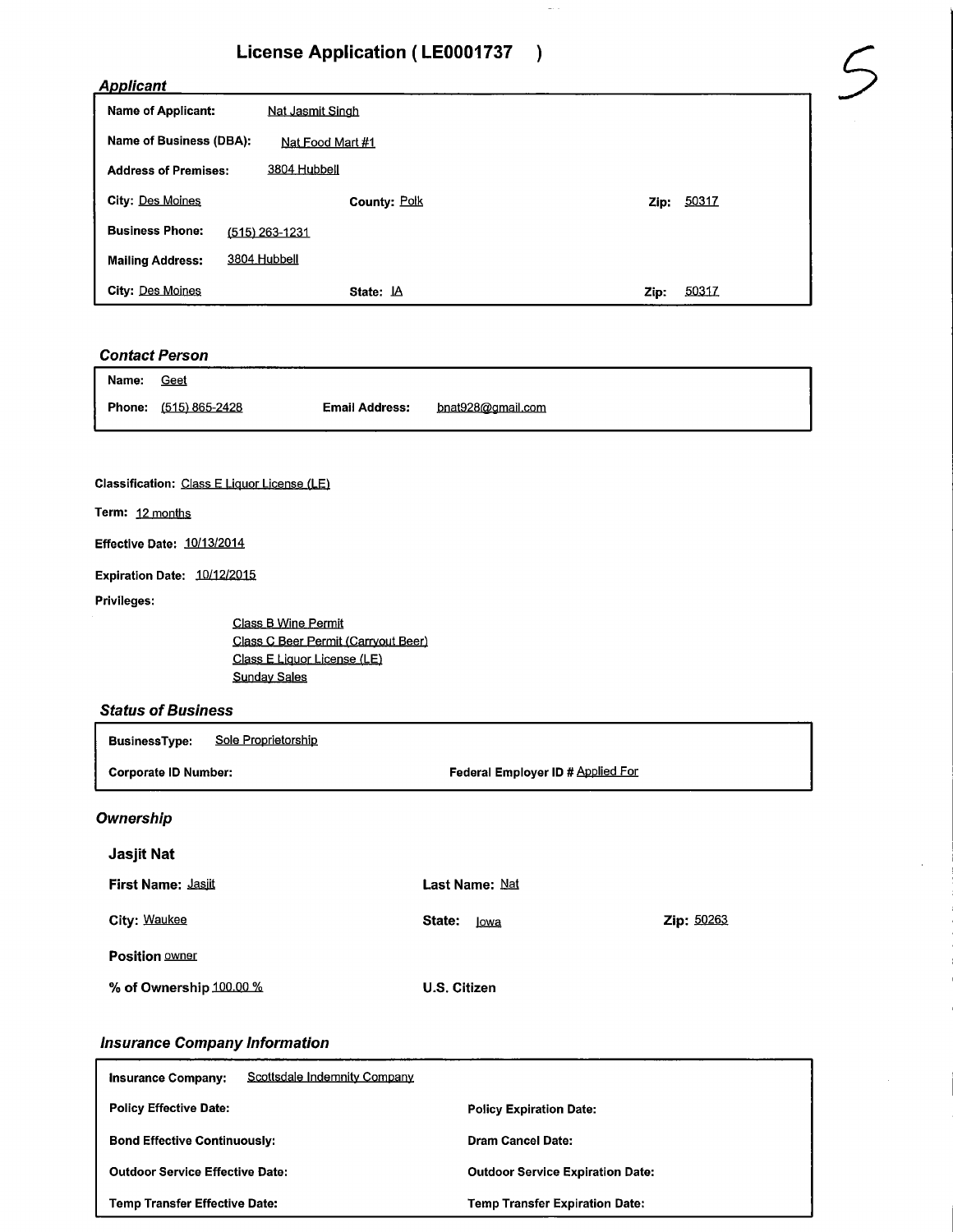#### Nat Food Mart #1,3804 Hubbell Avenue, Aereement

I, Jasjit Nat, owner of Nat Food Mart #1, located at 3804 Hubbell Avenue, agree and promise I and Nat Food Mart #1 will continue to manage this business by keeping in place the following management practices in order to promote a safe business for the patrons and the neighborhood, I understand and agree I shall fully and compietely honor the representations and pledges made in this agreement and in operation of the premises. I agree that if I or Nat Food Mart #1 fail to perform consistent with the promises and representations made and agreed to herein that such failure to perform shall be evidence of lack of good moral character and that the liquor license for Nat Food Mart #1 may be considered by the City Council for revocation or may result in nonrenewal of the license. This agreement will remain in effect so long as I have a liquor license for the premises. With this understanding it is promised and I agree to do all of the following:

1. Disallow the following named individuals and their relatives within the first degree of consanguinity from working as an employee and/or from being present on the premises:

Muhammad Anwar Umrnara Anwar Muhammad Imran Saquib Ali Nataliya Khashimova Abdul Islam Balqis Bibi Nadeem Islam Sakhawat Chaudry Muhammad Madni Adil Naveed Sunny Ehsan Lalina Imran Sarbpreet Singh Sandeep Kaur

Ĵ

- 2. Bunny Nat will not be allowed to work in any capacity for the business operating under the liquor license and will not be allowed to be present on the licensed premises.
- 3. Disallow consumption of alcoholic beverages or use of drugs anywhere on the grocery store property or the adjacent parking lots.
- 4. Post "No Loitering" signs on the exterior walls of the building visible from the parking lot and in plain view to the public. The sign will state in smaller print that: "violators will be prosecuted with trespass, IA Code § 716.7.
- 5. Post a sign reading "Noise Ordinance Violations including Music from Vehicles Will be Prosecuted. City Code § 42-259(d)" on the exterior of the building visible from the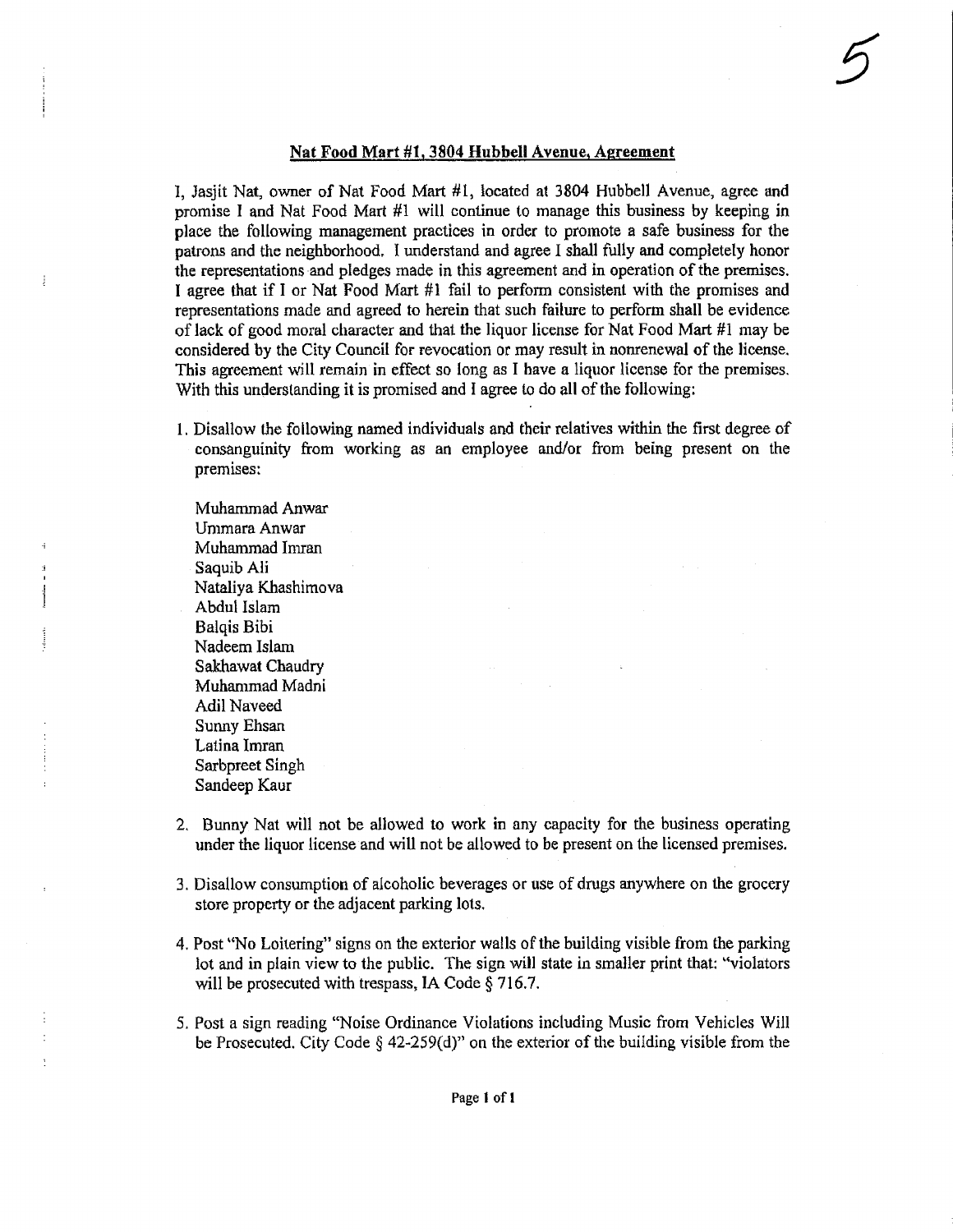parking lot and in plain view to the public. Employees will be instructed to enforce this provision by informing customers to turn down or off the music coming from vehicles or elsewhere. If necessary police will be called for sound violations.

- 6. Paragraphs 3 and 4 above will be enforced by requesting the people to leave who consume alcohol, use drugs, loiter, trespass or remain in the parking lot after shopping inside the store or who just stop by to hang out. Licensee, licensee's management, licensee's employees or agents will enforce this policy by asking violators to leave the property and by calling the police if necessary. The duties under this paragraph may be fulfilled by hired private security.
- 7. The Des Moines Police Department is hereby granted the authority to enforce the trespass law on persons, either in the grocery store lot or the adjacent parking lots on the property, who are present after close of business. Licensee or his agent will sign the attached trespass letter and will otherwise assist with the prosecution of trespassers upon request by police. Licensee also agrees the police may assist with enforcement of loitering and trespassing at the grocery store and all adjacent parking lots at any time,
- 8. Synthetic substances to include prohibited Schedule I substances under Iowa Code 124.204 and "unitation controlled substances" as this term is defined in Iowa Code section 124A.2(4), or so called designer drugs known as incense, salvia divinorum, bath salts, synthetic marijuana, synthetic caimabinoids, or the iike such as but not limited to "K2" or "spice" will not be sold. There are no sales of any of these products at this location.
- 9. Licensee or licensee's agent will join the Sheridan Gardens Neighborhood Association and regularly attend their meetings to help address and resolve concerns or issues as they may arise.
- ] 0. Litter and trash receptacles shall be located at convenient locations inside and outside the premises and operators of the business or employees shall remove all trash and debns from the premises and the adjacent street area to include abutting properties to the extent of litter reasonably coming from the 3804 Hubbeil Avenue property.
- 11. Install and maintain interior and exterior security cameras with recording capability to monitor the business property and parking lot 24 hrs. per day.
- 12, Hire licensed private security personnel on the days and times of day as determined to be reasonably necessary by the Des Moines Police Department, however, private security will not be required for the first ninety (90) days from the issuance date of an alcoholic beverage license or permit unless an incident occurs which requires security as may be reasonably determined by the Des Moines Police Department. This paragraph is effective for two years beginning from the first issuance date of an alcoholic beverages license or permit obtained after execution of this agreement.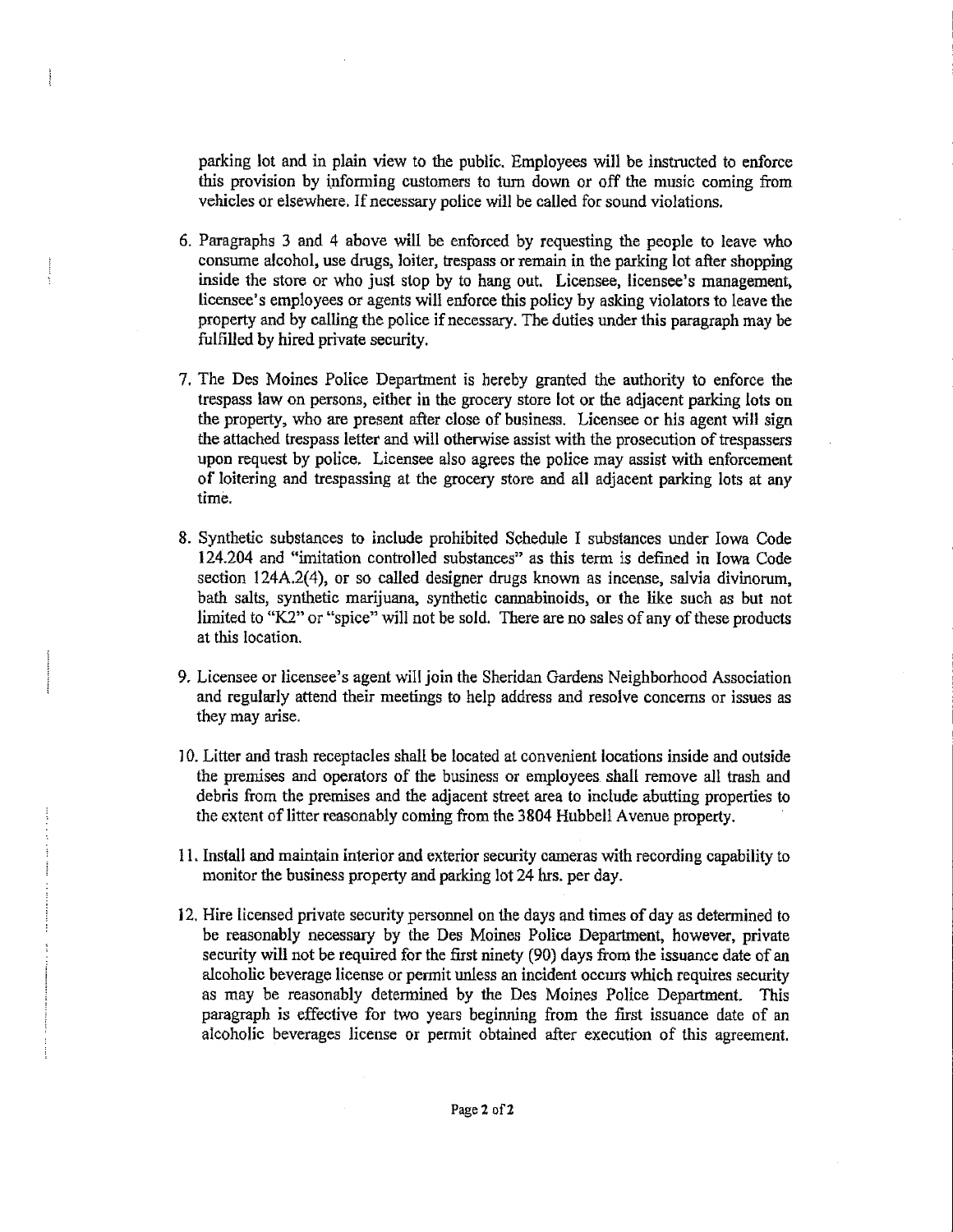Security under this paragraph may be fulfilled by hiring off duty Des Moines Police Officers which is strongly encouraged to ensure reliable security services,

- 13, The business shall not be open to customers between 11 ;00 p.m. and 6:00 a.m. daily.
- 14. The business shall not dispense alcoholic beverages from a drive-through window.
- 15. Any parking area provided for the use of customers of the business shall be illuminated at an intensity of at least one footoandle of light on the parking surface at all times replacin g bulbs as necessary. The entire site shall be landscaped and illuminated so as to minimize hiding places for possible criminal activity.
- 16. The business shall conspicuously post 24-hour contact information for a manager or owner of the business near the main public entrance.
- 17. Two staff people shall be on duty Friday and Saturday evenings when open for business to the public.
- 18. The business shall plow snow and ice from the property to include clearing the parking lot and the sidewalk.
- 19. In the event that the property for the premises now doing business as Nat food mart #1 herein is sold or leased, this agreement shall be a condition of sale or lease to buid the purchaser or lessee the same as if the purchaser or lessee entered this agreement from the date of its first signing. Proof of such condition in the purchase agreement or lease shall be provided to the City of Des Moines Police Department, Vice and Narcotics Control Section at 25 East First Street, Des Moines, IA 50309 before a new alcoholic beverages license is approved for issuance.

This agreement and promise is in the spirit of wanting to be a good neighbor where any problems will be addressed and worked on for the betterment of the neighborhood.

Date: August 3,  $101$  $\gamma$  . Nat Food Mart #1

ţ

by:

 $1$  SNM Nat, Owner